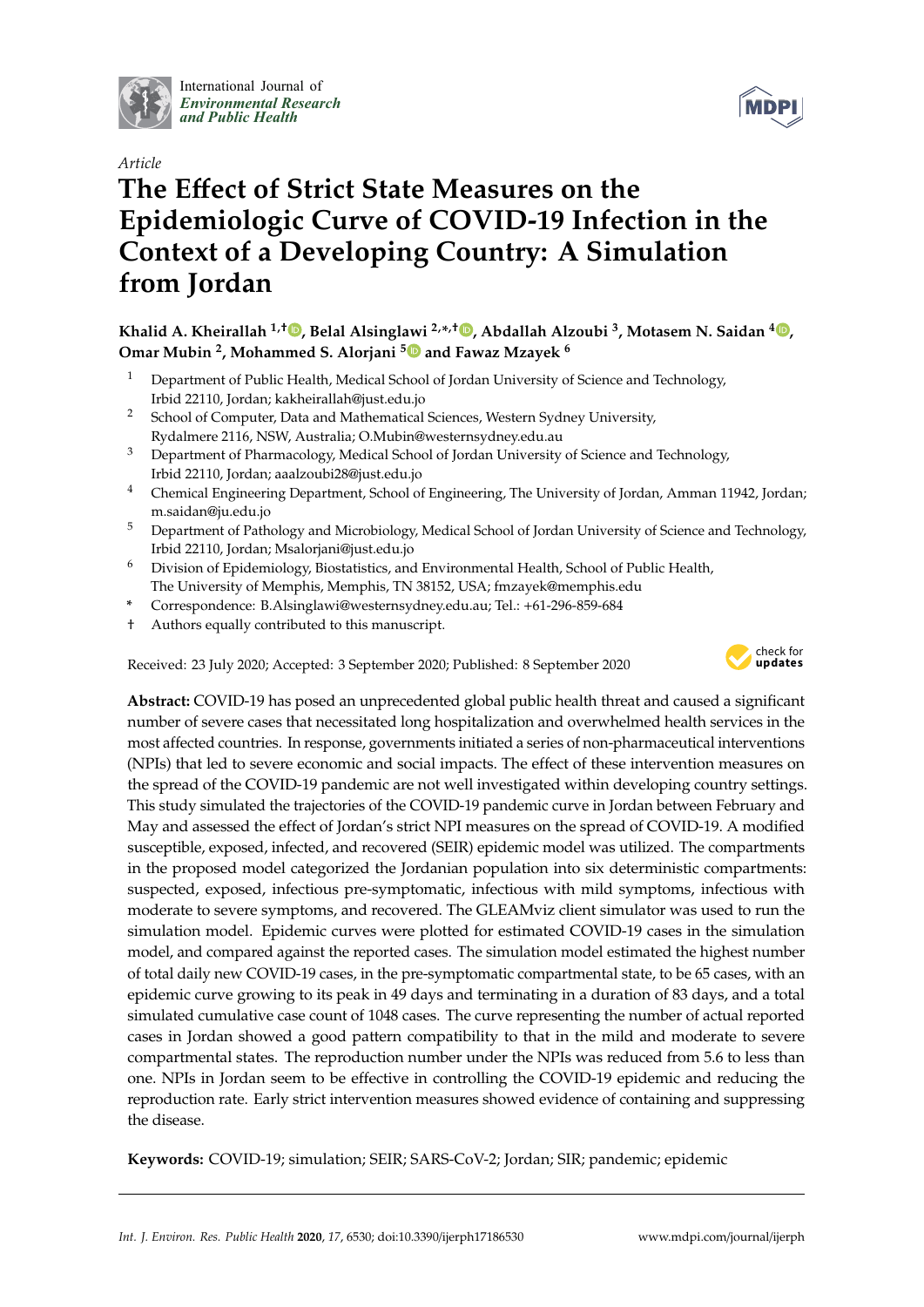## **1. Introduction**

Newly evolved coronaviruses (CoVs), such as the severe acute respiratory syndrome coronavirus (SARS-CoV) and the Middle East respiratory syndrome coronavirus (MERS-CoV), have posed global public health threats, including the 2003 outbreak in Guangdong, China, and the 2012 outbreak in the Middle East, respectively [1]. Similarly, SARS-CoV-2, an enveloped positive-sense RNA virus that infects humans [2], was initially reported as a localized pneumonia epidemic around December 2019, in China, before being declared as a pandemic by the World Health Organization (WHO) early 2020 [3,4]. COVID-19, the disease caused by SARS-CoV-2, is today a pandemic and of high priority. As of 21 June 2020, more than 8.5 million confirmed COVID-19 cases and about 500 thousand deaths have been recorded worldwide [5].

While COVID-19 can cause severe illness and death, many uncertainties exist. The full extent of the pandemic, especially in developing countries, the full clinical spectrum of illness, including the prevalence of mildly symptomatic cases [4], and the true case fatality rates [6], are not truly known. With 81% of infected cases developing only mild symptoms of COVID-19, it was suggested that many infected individuals with mild symptoms may not seek testing [7]. This adds to the uncertainty of COVID-19 [8], especially in developing countries with limited testing and treating capabilities, and may make the true case count as much as 10 times higher than reported [9]. Projecting case count, therefore, is an essential tool for public health response measures and health system management.

Globally, two vital non-pharmaceutical intervention (NPI) strategies have been identified to control the spread of an epidemic: mitigation and suppression. The former focuses on slowing the spread of the disease, but not necessarily stopping it, by reducing the healthcare demand peak and by protecting at-risk groups. Suppression, on the other hand, focuses on reversing the epidemic's growth, reducing case numbers to low levels and maintaining that situation indefinitely [10,11].

In developed countries, these measures have been effective in controlling the spread of COVID-19 [10,12,13]. Such an effect has been assessed using mathematical modeling that simulated the spread of SARS-CoV-2 infection across the population and shaped control measures that might mitigate future transmissions [10,12–21]. One outcome of such a simulation is the predicted epidemic curve, representing the number of infections caused by the virus over time. Using a set of parameters, such simulation measures the impact of different interventions that can directly affect the predicted epidemic curve [21]. Mathematical modelling, therefore, presented itself as a powerful tool for understanding the transmission of COVID-19 and exploring different scenarios. However, using such modeling in developing countries, where healthcare systems are relatively weak, protective equipment is scarce, and poor testing and treatment capacities exist, is controversial [7,22,23].

The Hashemite Kingdom of Jordan, a country in the Middle East region, activated its initial national response to COVID-19 on February 27 by banning non-Jordanian travelers from high-risk countries from entering Jordan. On March 2, the first COVID-19 case was reported for a national arriving from Italy. In the same week, Jordan initiated a quarantine for arrivals from selected European countries. On March 15, a total of 12 new cases were reported. In response, more restrictions were imposed, where all educational institutions, tourism sites, cafes, and restaurants were ordered to close. All arriving passengers were then handled as suspected cases and immediately quarantined. By March 18, Jordan prohibited travel between governorates, suspended all flights, closed borders, suspended public transportation, closed commercial complexes, suspended non-emergency medical services, closed public and private sectors, implemented stay-at-home policy, and prohibited public, social, and religious events. Jordan then declared a national lockdown, a state of emergency, and imposed a curfew and mandated wearing face masks in public places, including cars. During the early couple of days of the curfew, a complete nationwide lockdown banned people from leaving their households. Citizens were then allowed five specific days to locally move around and walk, and neighborhood grocery stores were allowed to open between 10 AM and 6 PM. Driving was not allowed and moving between administrative geographic boundaries was permitted under emergency circumstances.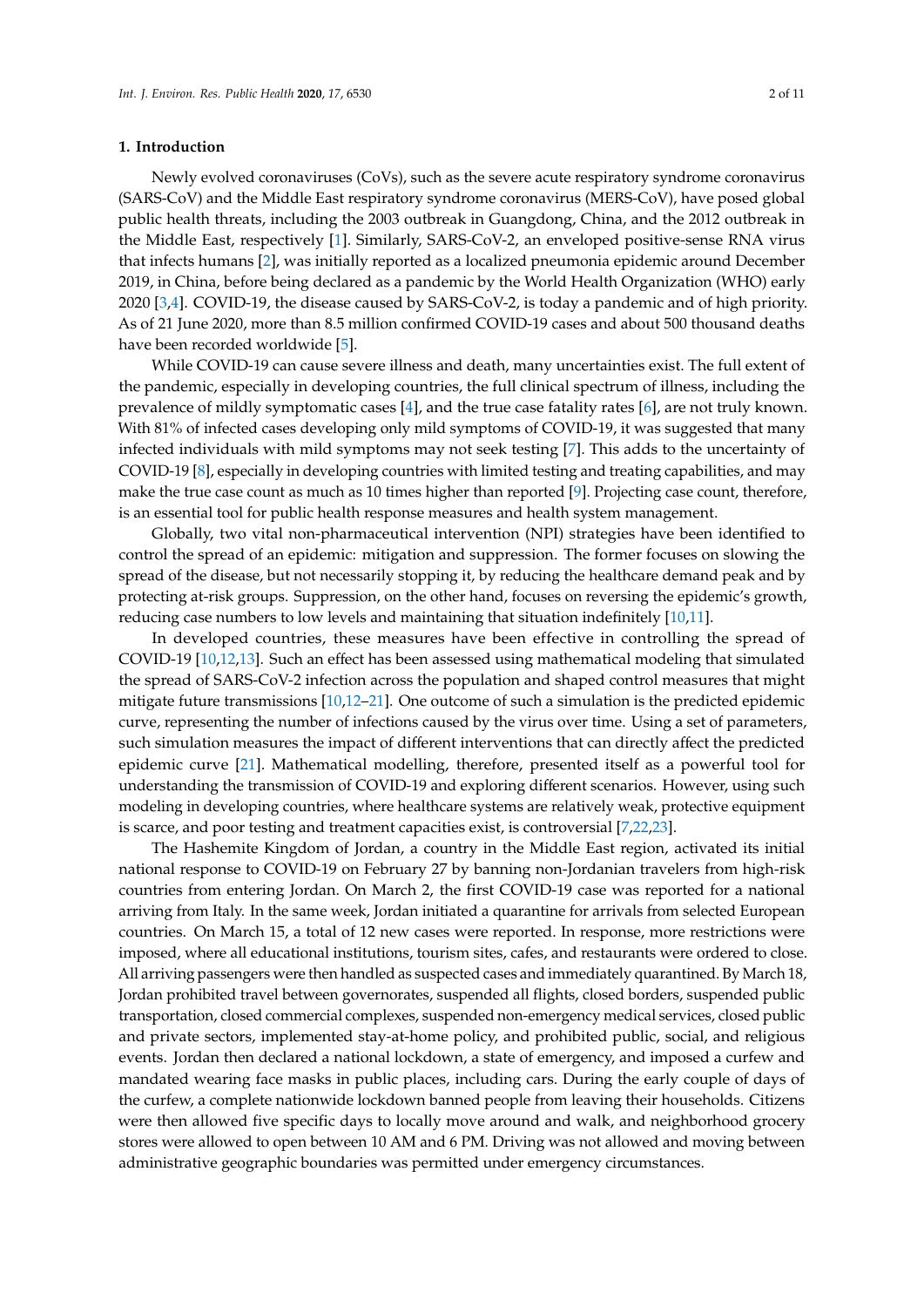The number of newly reported COVID-19 cases in Jordan fluctuated between three and 42 daily cases (mean number of daily reported cases was 15 cases). As of May 1, the number of reported cases was 459 cases, including eight deaths. Cases seem to have clustered among persons within the same family and a limited number of cases have been identified to be of unknown origin. Testing, taking place during the time at which this manuscript was prepared, has been conducted randomly, regardless of symptoms, within each of the 12 Jordanian governorates and a limited number of cases have been identified using this approach. In early May, the number of local cases reached zero for about 10 days.

At this stage, it is necessary to simulate the COVID-19 epidemic curve in Jordan, especially for those with mild symptoms, as this will give an indication of the actual national situation. Without proper simulation of cases by clinical manifestation, decisions to re-open businesses will be arbitrary and not data driven. From this perspective, the current research attempted to mathematically simulate the ongoing trajectory of the COVID-19 outbreak in Jordan and to model the effect of national interventions utilizing real-time scenarios. The simulation of the COVID-19 outbreak could be of added value for public health response planning and future expectations. The current research will also advance our knowledge about COVID-19 in developing countries and the effect of publicized responses implemented with widespread adherence and support in Jordan.

## **2. Materials and Methods**

A modified susceptible, exposed, infected, and recovered (SEIR) epidemic model [24] to simulate the spread of COVID-19 in Jordan was utilized. The SEIR model simulates the spread of an infectious disease, assuming that no births or deaths occur and that no new individuals are introduced. As such, each individual is initially assigned to each of the following disease states (deterministic compartments): susceptible (S), exposed (E), infectious (I) or recovered (R). The deterministic compartments in the SEIR model are fairly sophisticated quantitative mathematical models, yet are easily run utilizing public data and known disease characteristics [24]. We have modified the standard SEIR model by adding compartmental states that reflect the compartmental population and research needs. Our modified model categorized the Jordanian population into six deterministic compartments: susceptible, exposed, infectious pre-symptomatic (representing the total number of infections in Jordan), infectious with mild symptoms (i.e., not needing hospitalization), infectious with moderate to severe symptoms (i.e., needing hospitalization), and recovered.

In designing the modified simulation model, we assumed that an exposed individual may become infectious, pre-symptomatic, and then may progress to recovered, or progress to become either a mild or moderate to severe symptomatic individual, both of whom may then progress to recovered. The following brief shows the compartmental states applied in our study:

**Susceptible**: all of the non-immune population in our study (the entire Jordanian population). **Pre-symptomatic**: population producing or showing no COVID-19 symptoms yet, albeit infectious [11]. **Symptomatic (mild or moderate to severe)**: population showing COVID-19 symptoms.

**Recovered**: population recovered from COVID-19 infection.

The modified model predicts the number of simulated COVID-19 cases by each compartmental state in Jordan. It also has the potential to distinguish hidden (asymptomatic or mild, not seeking hospital care) from identified infected cases needing hospitalization (moderate to severe cases). Indeed, standard SEIR models are estimated by assuming that all infected people are reported. Such an assumption for the novel COVID-19 pandemic is largely unreasonable, as many infected people show no symptoms or mild symptoms and, as the testing procedure is not available in mass, many remain undetected [25]. The model also accounts for hospitalization of moderate to severe cases by adjusting the contact rate. It is assumed that such cases will be detected and quarantined within a healthcare setting as they will be seeking medical services. Hence, their contact rates will decrease tremendously.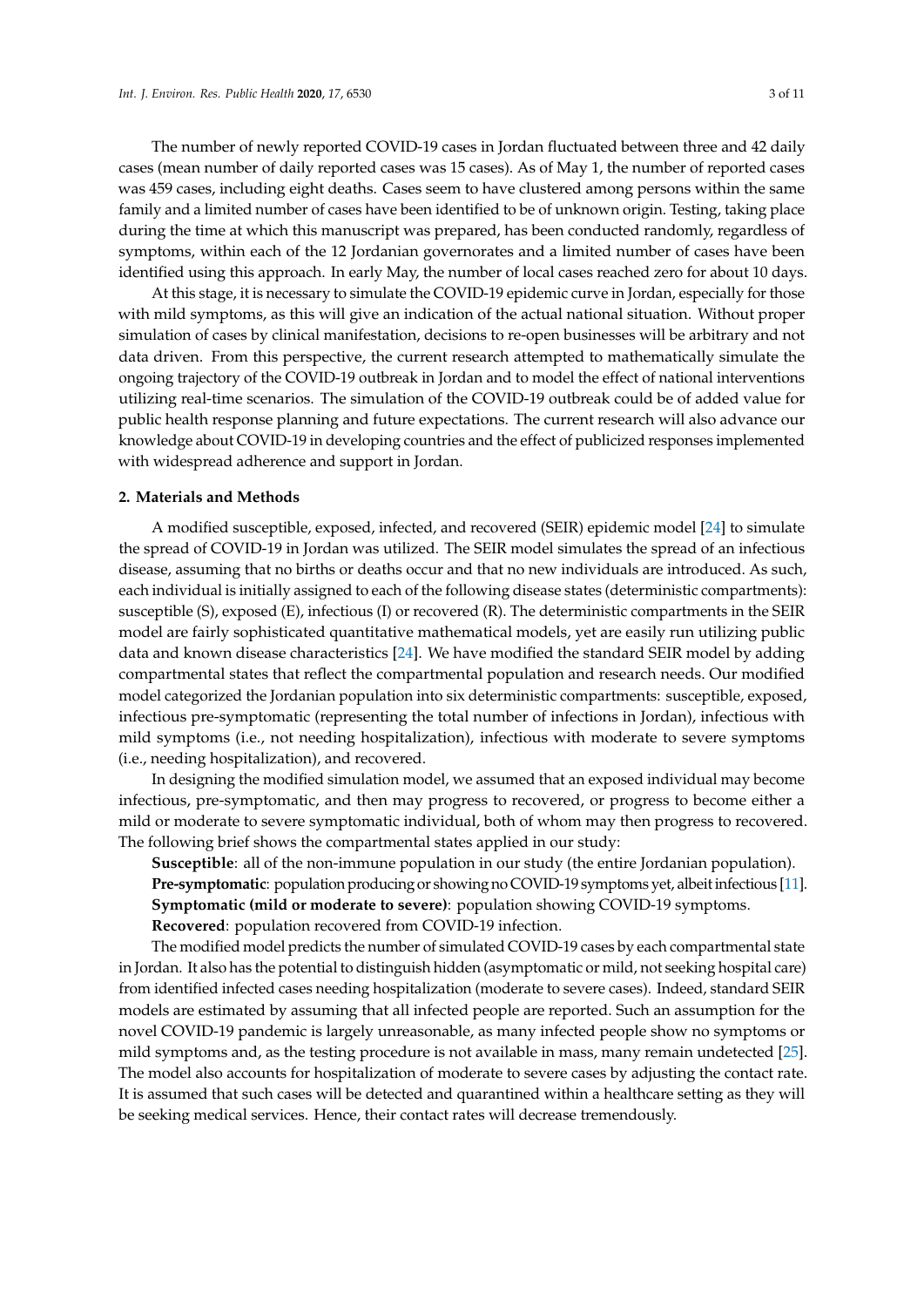## *2.1. Simulated Model and Modelling Software*

We have utilized the GLEAMviz client desktop application version 7 simulator [26] that combines world data such as country population and human mobility. The GLEAMviz elaborates compartmental stochastic models [27] for disease transmission in a pandemic event. Our analysis assumes that the first case entered Jordan on February 1, and the initial simulation started as such. A population size of 10.2 million was built into the client simulator. Moreover, the model allows for the limitation of mobility within the population and the restriction of travel as built-in functions within the designed models. The simulator provides rates within each compartment which were converted into numbers based on population size.

#### *2.2. Model Parameterization*

To run the simulation model, we utilized a series of parameters, as indicated by the simulator (Table 1) [26].

| <b>Parameter and Symbols</b> | Description                                                                             | <b>Scenario 1 Values</b>                                                                                                 |
|------------------------------|-----------------------------------------------------------------------------------------|--------------------------------------------------------------------------------------------------------------------------|
| $\beta$ (beta)               | Describes the transmission rate                                                         | February 1 to March $17 = 0.37$<br>March 18 to April $24 = 0.06$<br>April 25 to May $15 = 0.20$<br>After May $15 = 0.37$ |
| $\alpha$ (alpha)             | Reduction in transmission rate.<br>(Moderate to Severe)                                 | 0.5                                                                                                                      |
| $\epsilon$ (epsilon)         | The incubation period from the state of<br>exposure to the disease to become infectious | 1/5.2                                                                                                                    |
| $P_{\rm s}$                  | Probability of developing severe<br>SAR-CoV-2 symptoms                                  | 0.01                                                                                                                     |
| $\mu$ (mu)                   | Recovery rate                                                                           | $1/14$ days                                                                                                              |
| $R_0$                        | Basic Reproduction number                                                               | 5.6                                                                                                                      |

**Table 1.** Model parameter descriptions and values used for simulating the number of COVID-19 cases in Jordan.

These parameters are as follows: Beta (β) describes the transmission rate and the spread of disease in the community. The β varies according to public health policies that are enforced or applied in communities such as pandemic containment, social distancing, remote working, closing schools, etc. Since Jordan's culture is homogeneous, and people follow traditional forms for greeting, we have set the standard contact rate (β) to 0.37 [16,28,29]. To reflect the status of measures in Jordan, we added an extra layer (exception) to designate the non-pharmaceutical interventions (NPIs) that took place on March 17. As such, the contact rate value (β) was reduced from 0.37 to 0.06 [30] between March 17 and April 24. The contact rate value (β) was set to 0.2 between April 25 and May 15, reflecting the partial lifting of the curfew and partial reopening of selected businesses. After that, the contact rate value (β) was set to its original value of 0.37. Alpha ( $α$ ) denotes the reduction in the transmission rate of hospitalized (moderate to severe) cases. We have used the value of  $\alpha$  = 0.5 to reflect the negligible transmission rate of hospitalized patients. Epsilon  $(\varepsilon)$ : the incubation period from the point of exposure to the disease becoming infectious. It is set to 5.2 days [9,10,31]. Ps: the probability of developing severe COVID-19 symptoms. This value was set at 0.01 [32]. Recovery rate (mu or  $\mu$ ), which indicates the time until an infectious case becomes recovered. Previous research [33] reports that the recovery time for COVID-19 is 14 days ( $\mu = 1/14$  days). Hence, we have used this value as the recovery rate ( $\mu$  = 0.07) in our model.  $R_0$ : the reproduction number for COVID-19. Based on the above values, *R<sup>0</sup>* was calculated as 5.6 (see Supplementary Table S1 for formula). The basic reproduction number (*R0*) measures the transmission (contagious) potential of COVID-19 and describes the average number of secondary infections caused by a typical primary infection in a completely susceptible population. An *R<sup>0</sup>* value of 5.6 was reported in other similar global simulations [34]. The literature reported that *R<sup>0</sup>* ranges between 2.3 and 6.5 [28,35–37] and a re-analysis of Chinese data provided an updated estimate of 5.7 (95% CI 3.8–8.9) [37]. Other published studies reported that, for social gathering events such as wedding parties in Jordan, the *R<sup>0</sup>* value was five [38].

Our model does not provide estimates for the proportion requiring intensive care units (ICU) within hospitals nor the estimated number of COVID-19-related deaths. Providing these estimates requires details of the clinical fraction of infected people, the likelihood of clinical cases being severely ill, as well as a detailed understanding of the capacity of the health services in Jordan.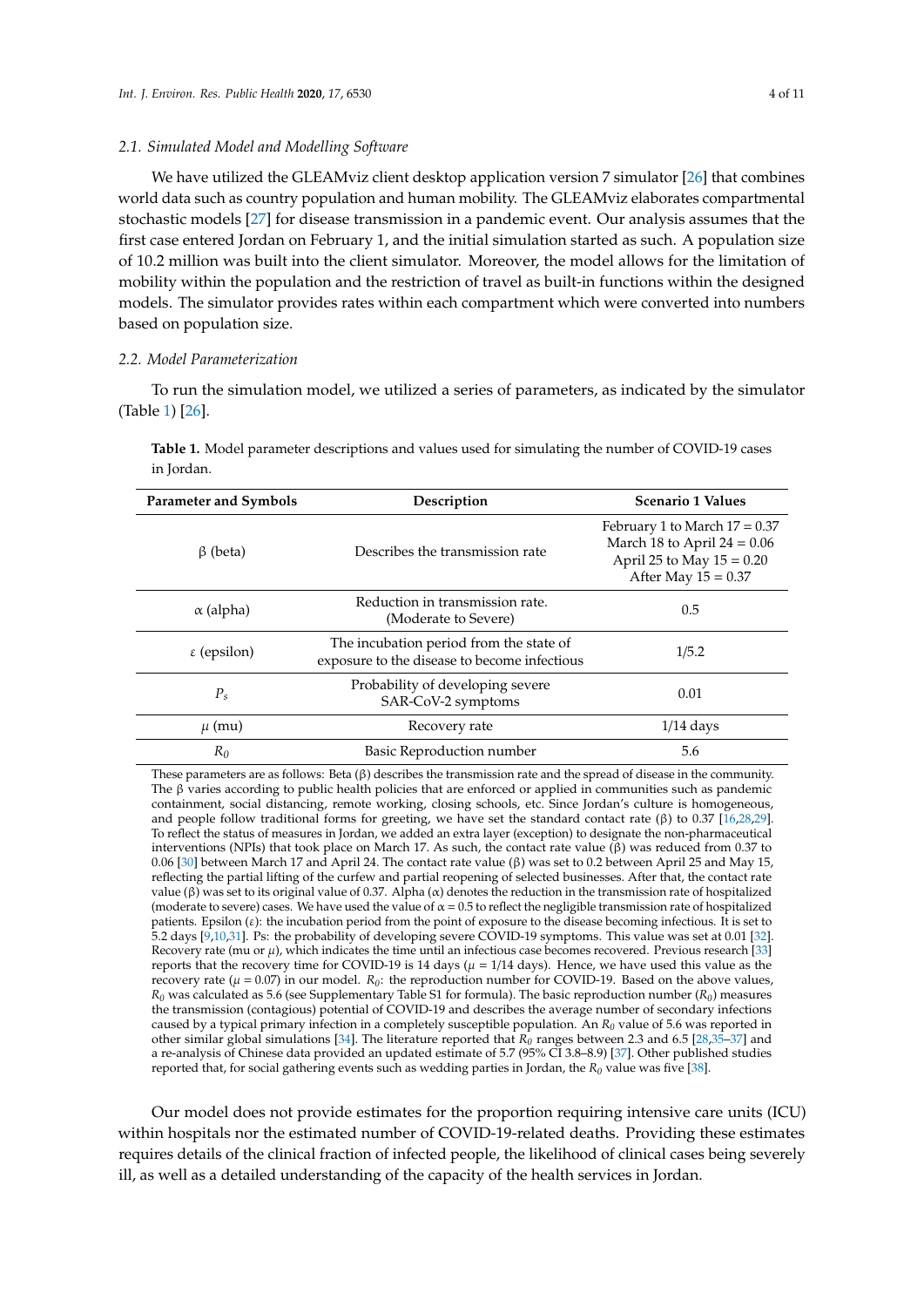Two basic models were run to simulate the estimated numbers of COVID-19 cases by clinical manifestation, assuming two separate scenarios: the NPI scenario (S1), which was implemented in Jordan, and the no action scenario (S2). The former considered NPI implementation dates (starting March 17 and ending May 15), while the latter assumed no NPIs took place (see Supplementary Table S1). For each compartmental state, the number of simulated daily new COVID-19 cases was plotted. Accordingly, the epidemic curves are presented along with the duration of the epidemic (in days) and the time to the peak (in days). Each S1 curve was also fitted against the reported daily number of cases.

# **3. Results**

Figure 1 presents the number of daily new COVID-19 cases in the pre-symptomatic compartmental state, simulated under the S1 and S2 curves using the same scale. The S1 curve is demonstrated as a "baby" curve under the S2 curve that started after February 1 and ended before April 20. The simulation model, under S1, predicted that on March 20 the highest number of daily new cases in the pre-symptomatic compartmental state would be 65 cases, after which the number of simulated daily new cases started to decrease. By April 24, the predicted daily new cases had leveled out to zero. Considering that the simulation was set to start on February 1, and the NPIs commenced on March 17, it took the epidemic curve 49 days to grow to its peak and the total duration of the epidemic curve was predicted at 83 days. The cumulative number of cases was predicted at 1048. For the hypothetical scenario of no action (S2), the epidemic took a total of 147 days to reach its peak of 238,142 daily new cases by June 27, and the cumulative number of cases reached about 9.5 million around December 1.



**Figure 1.** Simulated COVID-19 epidemic curves in Jordan under scenarios 1 and 2 (S1 and S2), utilizing the pre-symptomatic compartmental state.

The simulated daily new mild COVID-19 cases under S1 reached their peak on March 21 with 36 cases and a total duration of 49 days (Figure 2), after which the simulated daily new mild case count started to decrease and reached, on April 27, zero daily new cases (the total duration of the epidemic curve was 87 days).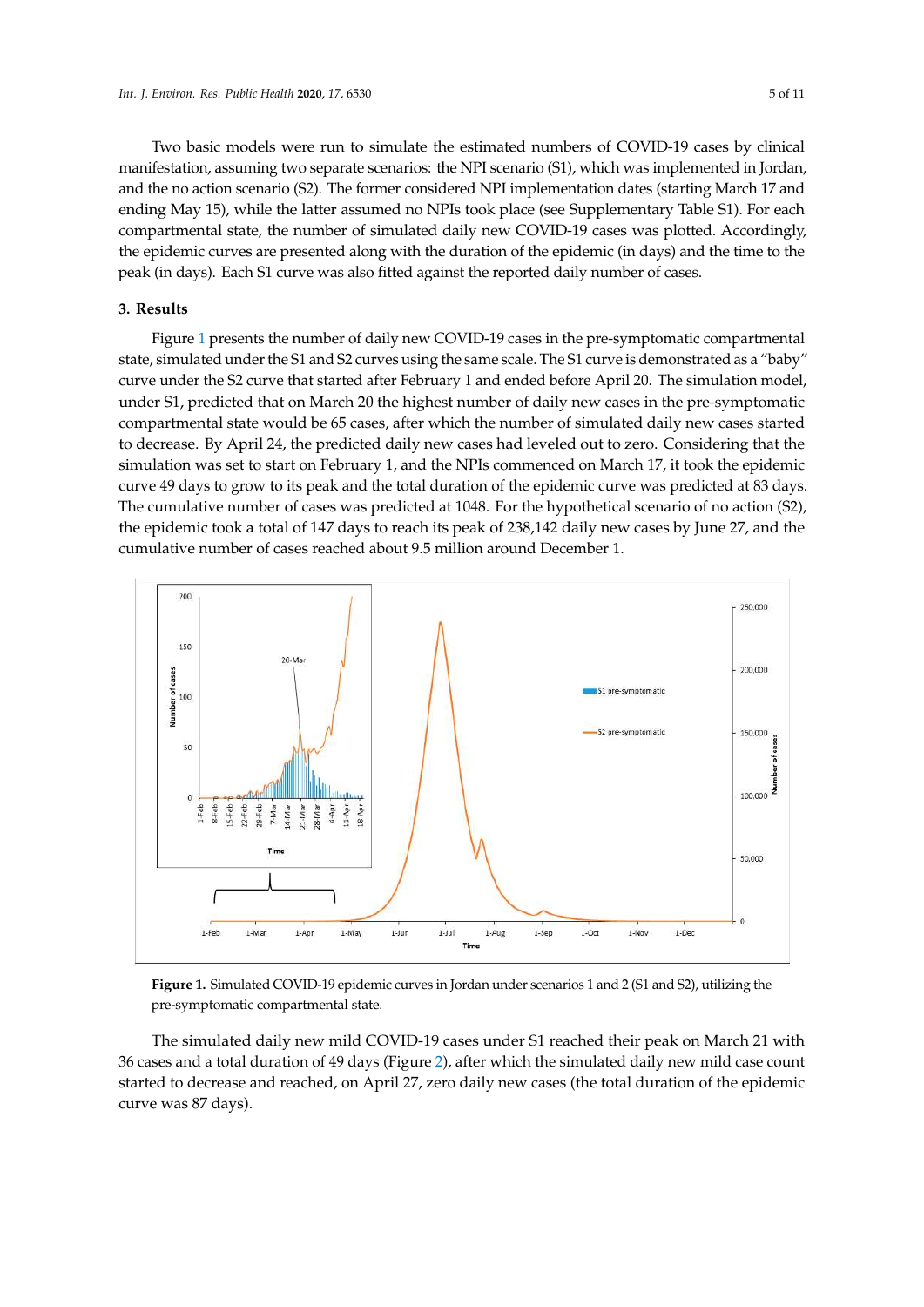

**Figure 2.** Simulated number of daily new COVID-19 cases in the mild compartmental state under scenario 1 (S1).

As seen in Figure 3, the simulated daily new moderate to severe cases, under S1, reached a maximum number on March 24 with a total of 46 cases (a total of 53 days). The number then decreased to zero cases on April 27 (the total number of days for the epidemic was 87 days).



**Figure 3.** Simulated number of daily new COVID-19 cases in the moderate to severe compartmental state under scenario 1 (S1).

In Figure 4, we plotted the actual reported daily new cases in Jordan against the simulated cases in our model (S1). The curves representing the simulated number of daily new COVID-19 cases, in both the mild and moderate to severe compartmental states, had good pattern compatibility with those depicting the number of reported cases in Jordan, with a peak of new cases on March 24.

Under S1, the simulated cumulative recovery was 1044 cases by June 30. Out of the total cumulative cases, 695 cases were in the moderate to severe compartmental state, i.e., needing hospital care, while 795 were in the mild compartmental state, i.e., mostly hidden cases within the community. Moreover, based on the S1 model, the simulated reproduction number  $(R_0)$  for COVID-19 after implementing NPIs in Jordan was estimated at 0.9.

Further comparisons between the S1 and S2 simulated models are presented in the Supplementary Figures (see Supplementary Figure S1).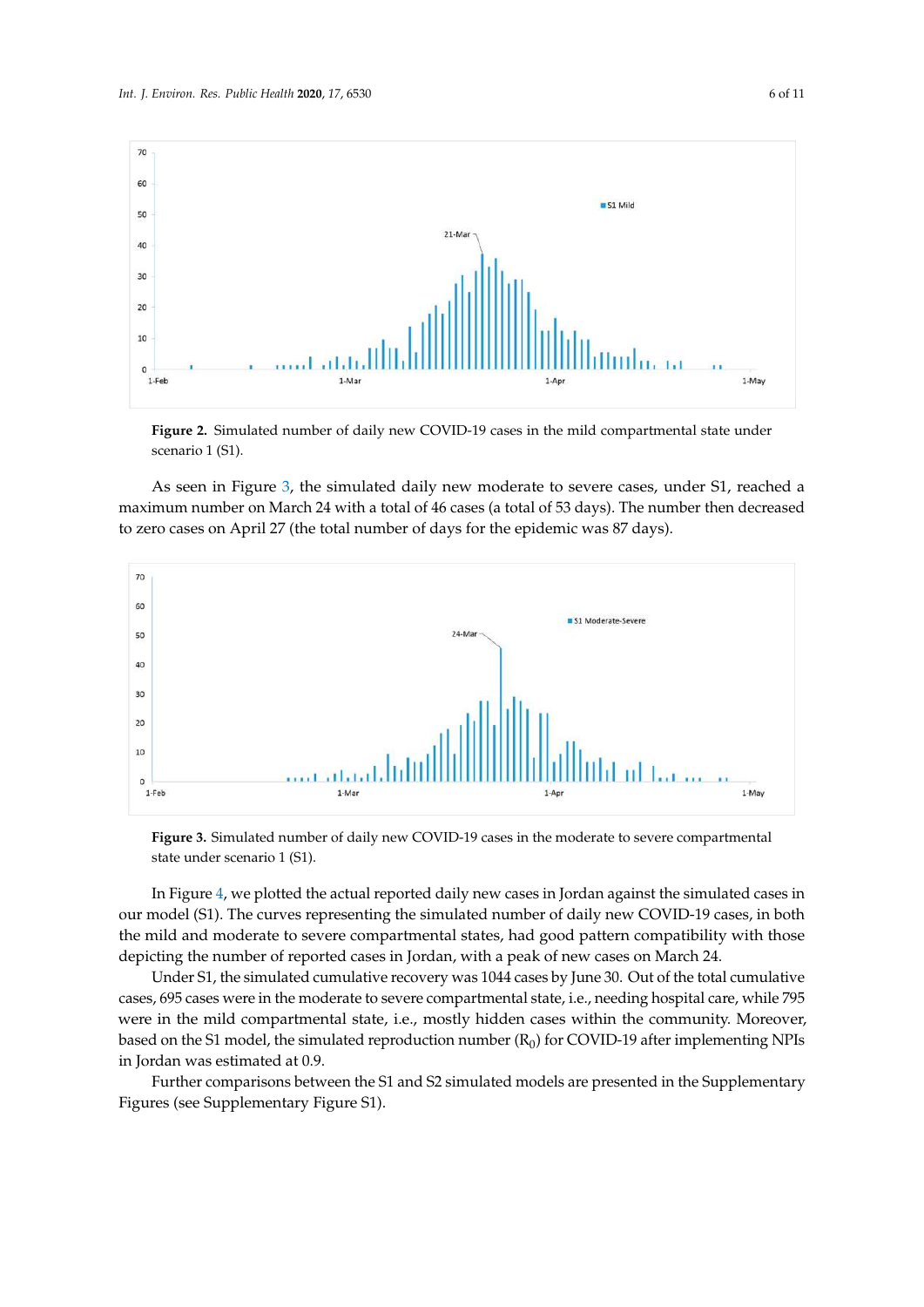

**Figure 4.** Number of daily new reported COVID-19 cases compared to S1-simulated numbers in the three compartmental states.

## **4. Discussion**

With COVID-19 imposing global public health and socioeconomic uncertainties, governments are counting on their people to adapt to NPIs in an effort to reduce the impact of the epidemic. The combined efforts of both the government and the people are then necessary to bring the epidemic under control. How people react and respond to the implemented NPI measures are critical to the epidemiological presentation of the epidemic. In this context, the current study assessed the effect of NPIs implemented in Jordan on the COVID-19 outbreak, utilizing simulation techniques. The simulated epidemic curves for COVID-19 provided evidence that Jordan may have successfully implemented NPI measures that facilitated suppressing (containing) the spread of the epidemic by reducing the number of daily new reported cases and the total duration of the epidemic. The effects of the adopted NPIs in Jordan on the number of daily new cases and the duration of the epidemic are even more appreciated when compared to the catastrophic effects of the hypothetical scenario of no action (see Supplementary Figure S1). Our results suggest that swift, intensive, and targeted lockdowns in Jordan may have caused new COVID-19 cases to plummet and the health system to be protected. Our research therefore suggests that a strong containment policy implemented early on can combat the spread of a COVID-19 epidemic.

A recent study, which utilized statistical modeling based on Google reports on social distancing, assessed lockdown efficiency for 13 countries. Jordan, Italy, and Indonesia were categorized as countries with very high-level lockdowns. When correlating lockdown procedures and the infection rates, to assess the impact of lockdown policies on  $R_0$ , Jordan was reported as a country with high lockdown efficiency for the period between February 15 and April 11. However, Italy and Indonesia were categorized as medium lockdown efficiency countries for the same period. Similarly, Germany and Spain were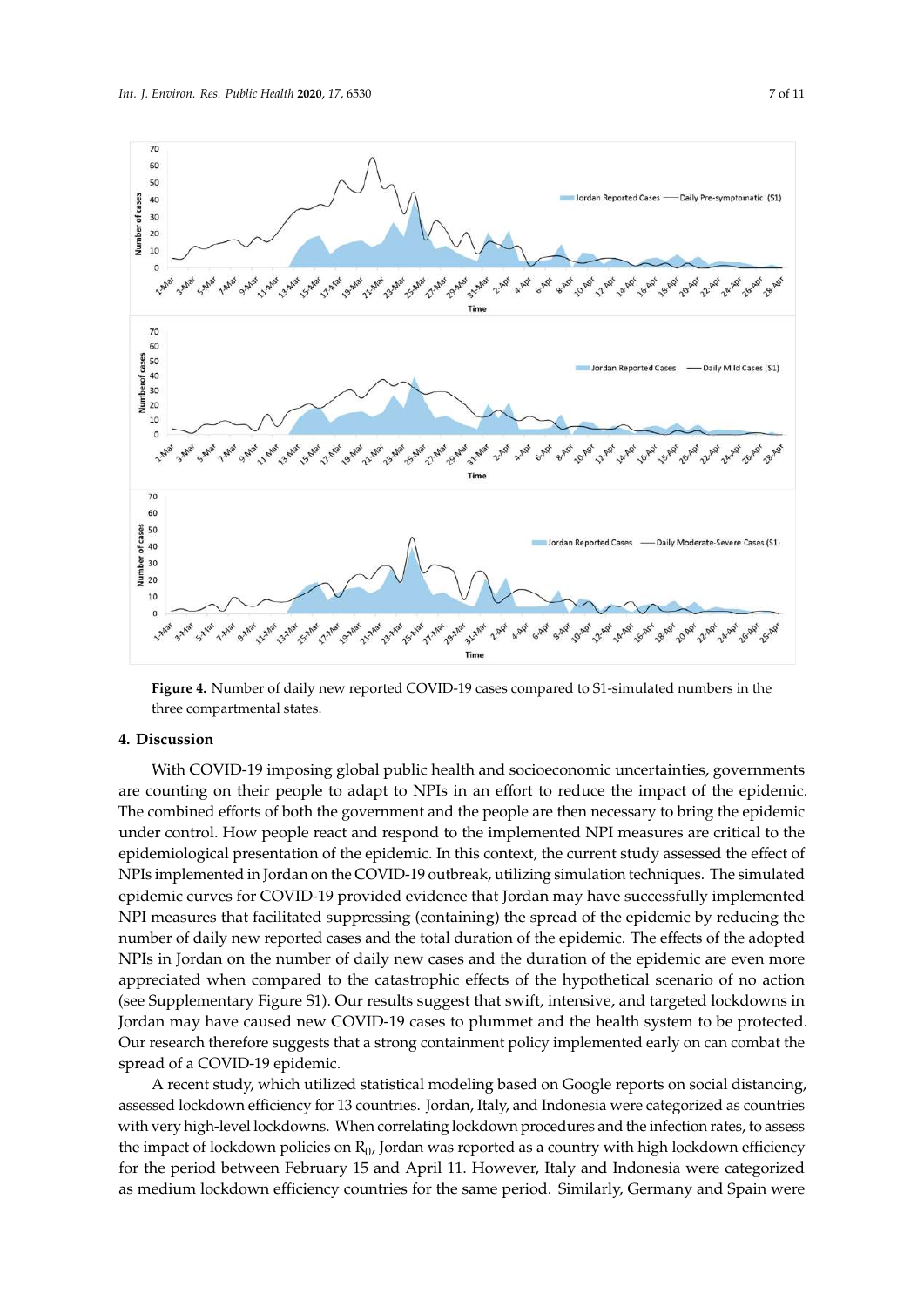reported as "not gaining any productive results out of the lockdown procedures" for the same period, yet their efficiency levels improved between May and July. India, on the other hand, was reported to have a very strict lockdown policy yet was categorized, initially, to have a low lockdown efficiency. Later on, India was categorized to have a medium efficiency (between May and July). Late lockdown procedures detected in Brazil and the United States were reported to have a major impact on large outbreaks and to inversely contribute to elevated infection rates [39]. These results are in line with our simulated model for Jordan and suggest that the country has presented a successful strategy that allowed for the "snuffing" out of the COVID-19 pandemic at an early stage. Such success may be attributed to early adaptation to a complete national lockdown, early isolation of all arrivals and travelers for two weeks, and effective contact tracing through the already established crises management center, which facilitated centralized decision making.

The Jordan Ministry of Health is currently conducting a national seropositivity (Immunoglobulins M (IgM) and Immunoglobulins G (IgG)) study to assess the effect of its measures in combating the spread of COVID-19. This comes as a continuation of the random PCR testing conducted earlier by the Ministry after the first wave that we are simulating. The positivity rate of the PCR test for about 700,000 randomly collected samples was less than 0.03%, while the positivity rate for SARS-CoV-2 antibodies is less than 1% for about 500,000 tests performed so far (Jordan's population is estimated at 10.2 million). The results of the latter are still being updated but the positivity rate seems to be in line with the reported national numbers and the random PCR testing results. Both results seem to point to the effectiveness of state measures in combating COVID-19 and to support our findings as well.

Strict NPI measures implemented in Jordan, which lasted for more than six weeks, appear to have reduced COVID-19 transmission and likely reduced the reproduction number to less than one. A similar discussion was presented for the UK, for example [13], where, in the absence of control measures, the epidemic would quickly overwhelm the healthcare system. A combination of moderate interventions (school closures, shielding of older groups and self-isolation) was predicted to be unlikely to prevent an epidemic that would far exceed the available ICU capacity in the UK. More intensive lockdown-type measures, however, predicted an effective protection of the healthcare system from being overwhelmed. Importantly, the lockdown scenario for the UK effectively reduced  $R_0$  to near or below one [13].

Our results are significant not only for public health decision makers, but also for risk communication and lessons learned. In case a new wave of the epidemic hits, the notion to initiate strict measures is supported by this model's outcomes and would strengthen public messages to enhance the proper implementation of strict measures. This data-driven approach is vital to ensure population commitment and to, perhaps, aid the ongoing efforts of other countries with similar resources and culture.

In infectious disease epidemiology, sensitivity analysis provides an insight into how the uncertainty of the model inputs affects the model output, and which input tends to lead to variation in the output. The GLEAMviz simulation software application does not provide compartment modeling in the form of accessible algorithms. Therefore, the inputs of the compartments are the only parameters that can be controlled by the end user. This limited our abilities to examine the algorithm of GLEAMviz and to conduct sensitivity analyses. In a future study, our simulation could be further improved by introducing epidemiological compartmental models in the form of computational algorithms to be evaluated with a suitable sensitivity analysis. However, the Susceptible, Infected, and Recovered (SIR) original model is a standardized one that has been in use for several years in epidemic investigation. Importantly, when we were optimizing the model parameter values to facilitate a proper agreement between the simulated and reported COVID-19 cases (as presented in Figure 4), we were improving the validity of the model.

A combination of NPIs, isolation and contact tracing has been reported to present a synergistic effect that increased the prospect of containment of COVID-19 [40]. Knowing that Jordan has implemented strict contact tracing and isolation of contacts limits our ability to clearly compare the actual reported numbers to those presented under S1. Until detailed information about cases identified via contact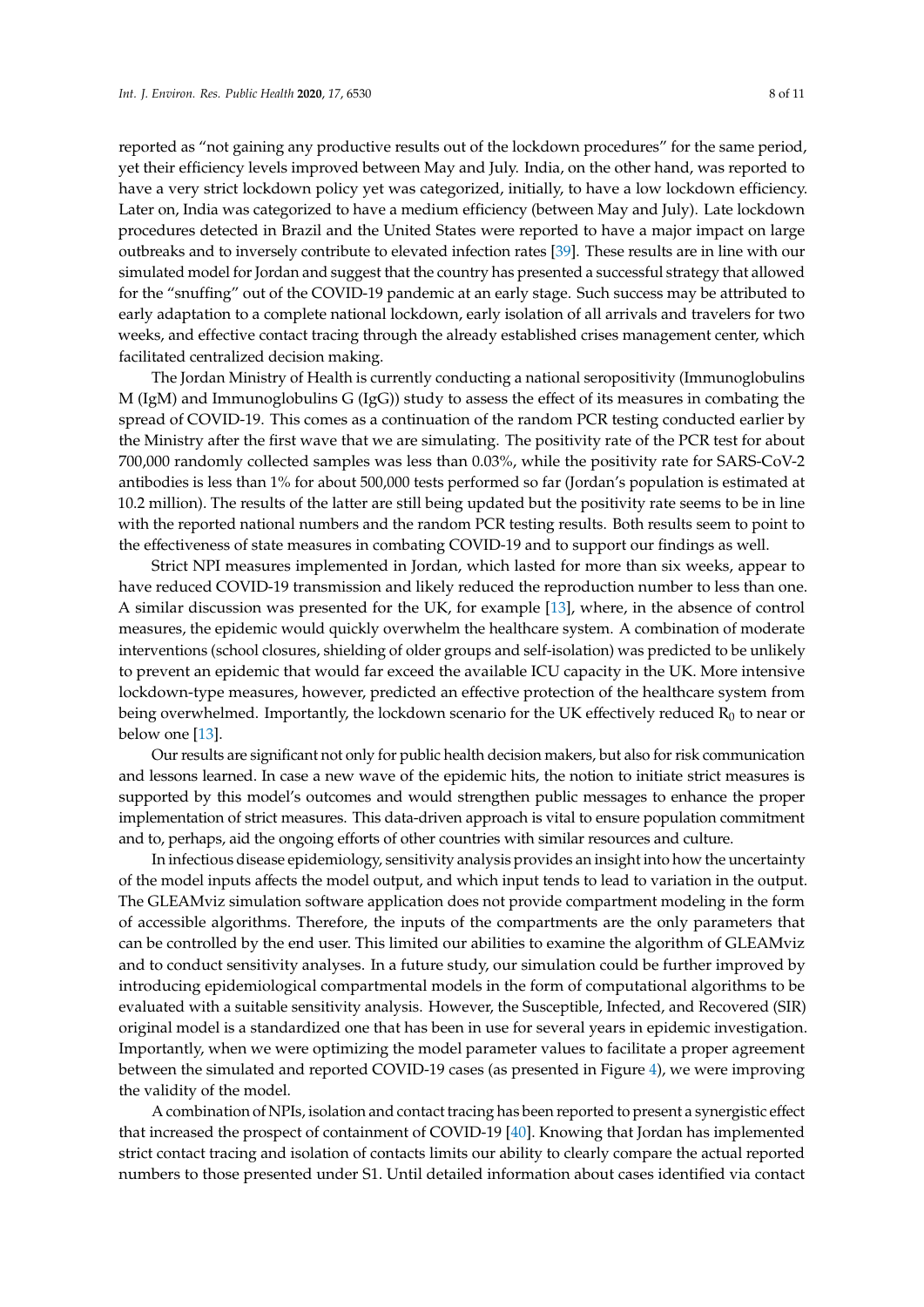tracing and isolation are made available, the presented model (S1) is the only available method to meet the objective of the current study. Moreover, the numbers presented under S2 seemed to be high values, as the scenario assumed that no prevention and control measures were implemented. Their interpretation, therefore, should be limited to a comparison with S1 and should be seen as mostly hypothetical.

The simulation presented in the current study has limitations. It was designed to monitor the evolution of the COVID-19 epidemic spread in Jordan utilizing parameters presented about the disease from the experience within developed countries. However, at this stage of the epidemic, country-specific parameters are not available. Furthermore, the contact rates used in the current simulation were generalized for the whole population and did not consider variability within households or local communities. The assumption of a universal contact rate used in the proposed model was, however, adjusted for all cases with moderate to severe clinical manifestations. Considering that these cases are most likely to be detected within healthcare settings and be hospitalized, we reduced their contact rate to its minimum to overcome this limitation.

Furthermore, recognizing co-morbidities within the population structure of Jordan and incorporating them within the compartmental states is assuredly of added value in this simulation. However, the reports from Jordan did not specify co-morbidities and only stated the number of cases. This is a limitation to the proposed model and limits our abilities to assess and compare, as stated before. However, our aim was to evaluate state measures and compare simulated numbers to reported ones. Future research should consider this population structure of comorbidities and fine tune the results to reflect such factors within simulation models.

# **5. Conclusions**

NPIs in Jordan seem to be effective in controlling the COVID-19 epidemic and reducing the reproduction rate. Early strict intervention measures showed evidence of containing and suppressing the disease.

**Supplementary Materials:** The following are available online at http://www.mdpi.com/1660-4601/17/18/6530/s1, Figure S1: Simulated COVID-19 epidemic curves in Jordan under scenarios 1 and 2 (S1 and S2), utilizing the (A) mild, and (B) moderate to severe compartmental states, Table S1: Model parameter descriptions and values used for simulating the number of COVID-19 cases in Jordan under the hypothetical scenario of no action (S2).

**Author Contributions:** Conceptualization, K.A.K. and B.A.; methodology, K.A.K. and B.A.; software, K.A.K. and B.A.; validation, K.A.K. and B.A.; formal analysis, K.A.K.; investigation, B.A.; resources, A.A., M.N.S., O.M. and M.S.A.; data curation, K.A.K. and B.A.; writing—original draft preparation, K.A.K. and B.A.; writing—review and editing, A.A., M.N.S., O.M., M.S.A., F.M.; visualization, A.A., M.N.S., O.M., M.S.A., F.M.; supervision, B.A. and O.M.; project administration, K.A.K. and B.A. All authors have read and agreed to the published version of the manuscript.

**Funding:** This research received no external funding.

**Acknowledgments:** This research was logistically supported by the Deanship of Research at Jordan University of Science and Technology.

**Conflicts of Interest:** The authors declare no conflict of interest.

# **References**

- 1. Wong, A.C.-P.; Li, X.; Lau, S.K.P.; Woo, P.C.Y. Global Epidemiology of Bat Coronaviruses. *Viruses* **2019**, *11*, 174. [CrossRef] [PubMed]
- 2. Phan, T. Novel coronavirus: From discovery to clinical diagnostics. *Infect. Genet. Evol.* **2020**, *79*, 104211. [CrossRef] [PubMed]
- 3. Yu, F.; Du, L.; Ojcius, D.M.; Pan, C.; Jiang, S. Measures for diagnosing and treating infections by a novel coronavirus responsible for a pneumonia outbreak originating in Wuhan, China. *Microbes Infect.* **2020**, *22*, 74–79. [CrossRef] [PubMed]
- 4. World Health Organization. *2019 Novel Coronavirus (2019-nCoV): Strategic Preparedness and Response Plan*; WHO: Geneva, Switzerland, 2020.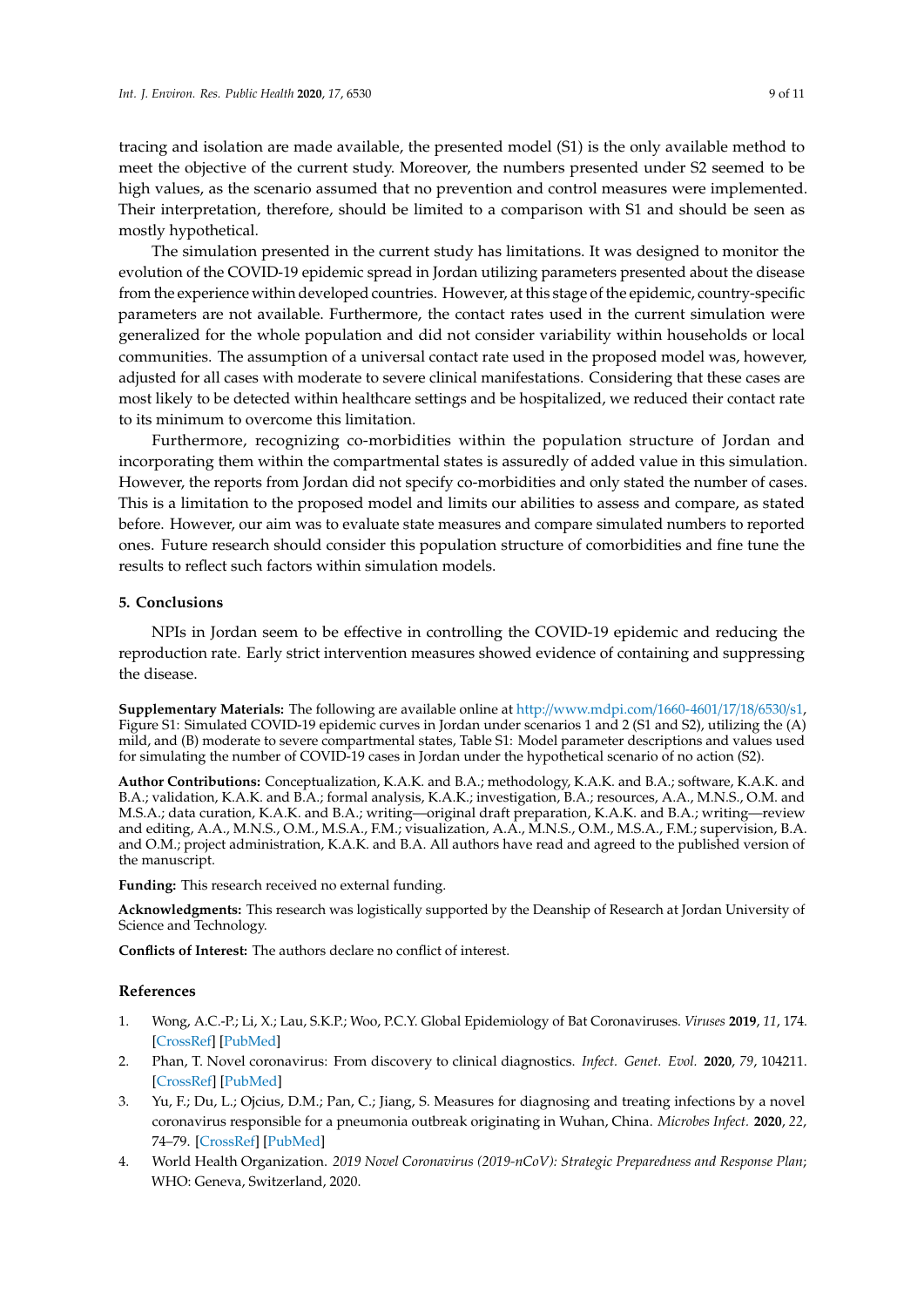- 5. World Health Organization. *Coronavirus Disease 2019 (COVID-19): Situation Report—154*; WHO: Geneva, Switzerland, 2020.
- 6. Battegay, M.; Kuehl, R.; Tschudin-Sutter, S.; Hirsch, H.H.; Widmer, A.F.; Neher, R.A. 2019-Novel Coronavirus (2019-nCoV): Estimating the case fatality rate—A word of caution. *Swiss Med. Wkly.* **2020**, *150*, w20203. [CrossRef]
- 7. Tuite, A.; Bogoch, I.I.; Sherbo, R.; Watts, A.; Fisman, D.; Khan, K. Estimation of Coronavirus Disease 2019 (COVID-19) Burden and Potential for International Dissemination of Infection from Iran. *Ann. Intern. Med.* **2020**, *172*, 699–701. [CrossRef]
- 8. Weston, S.; Frieman, M.B. COVID-19: Knowns, Unknowns, and Questions. *mSphere* **2020**, *5*. [CrossRef]
- 9. Imai, N.D.I.; Cori, A.; Donnelly, C.; Riley, S.; Ferguson, N.M. *Report 2: Estimating the Potential Total Number of Novel Coronavirus Cases in Wuhan City, China*; Imperial College London: London, UK, 2020.
- 10. Ferguson, N.M.; Laydon, D.; Nedjati-Gilani, G.; Imai, N.; Ainslie, K.; Baguelin, M.; Bhatia, S.; Boonyasiri, A.; Cucunubá, Z.; Cuomo-Dannenburg, G.; et al. *Impact of Non-Pharmaceutical Interventions (NPIs) to Reduce COVID-19 Mortality and Healthcare Demand*; Imperial College: London, UK, 2020.
- 11. He, X.; Lau, E.H.Y.; Wu, P.; Deng, X.; Wang, J.; Hao, X.; Lau, Y.C.; Wong, J.Y.; Guan, Y.; Tan, X.; et al. Temporal dynamics in viral shedding and transmissibility of COVID-19. *Nat. Med.* **2020**, *26*, 672–675. [CrossRef]
- 12. Choi, S.C.; Ki, M. Estimating the reproductive number and the outbreak size of COVID-19 in Korea. *Epidemiol. Health* **2020**, *42*, e2020011. [CrossRef]
- 13. Davies, N.G.; Kucharski, A.J.; Eggo, R.M.; Gimma, A.; Edmunds, W.J. The effect of non-pharmaceutical interventions on COVID-19 cases, deaths and demand for hospital services in the UK: A modelling study. *Lancet Public Health* **2020**, *5*, e375–e385. [CrossRef]
- 14. Chinazzi, M.; Davis, J.T.; Ajelli, M.; Gioannini, C.; Litvinova, M.; Merler, S.; Piontti, A.P.Y.; Mu, K.; Rossi, L.; Sun, K.; et al. The effect of travel restrictions on the spread of the 2019 novel coronavirus (COVID-19) outbreak. *Science* **2020**, *368*, 395–400. [CrossRef]
- 15. Kucharski, A.J.; Russell, T.W.; Diamond, C.; Liu, Y.; Edmunds, J.; Funk, S.; Eggo, R.M.; Sun, F.; Jit, M.; Munday, J.D.; et al. Early dynamics of transmission and control of COVID-19: A mathematical modelling study. *Lancet Infect. Dis.* **2020**, *20*, 553–558. [CrossRef]
- 16. Prem, K.; Cook, A.R.; Jit, M. Projecting social contact matrices in 152 countries using contact surveys and demographic data. *PLoS Comput. Boil.* **2017**, *13*, e1005697. [CrossRef] [PubMed]
- 17. Ainslie, K.E.; Walters, C.E.; Fu, H.; Bhatia, S.; Wang, H.; Xi, X. *Report 11: Evidence of Initial Success for China Exiting COVID-19 Social Distancing Policy after Achieving Containment*; Imperial College London: London, UK, 2020.
- 18. Flaxman, S.; Mishra, S.; Gandy, A. Estimating the effects of non-pharmaceutical interventions on COVID-19 in Europe. *Nature* **2020**, *584*, 257–261. [CrossRef] [PubMed]
- 19. Wu, J.T.; Leung, K.; Leung, G.M. Nowcasting and forecasting the potential domestic and international spread of the 2019-nCoV outbreak originating in Wuhan, China: A modelling study. *Lancet* **2020**, *395*, 689–697. [CrossRef]
- 20. Petropoulos, F.; Makridakis, S. Forecasting the novel coronavirus COVID-19. *PLoS ONE* **2020**, *15*, e0231236. [CrossRef] [PubMed]
- 21. Panovska-Griffiths, J. Can mathematical modelling solve the current Covid-19 crisis? *BMC Public Health* **2020**, *20*, 551. [CrossRef]
- 22. Brand, S.P.C.; Aziza, R.; Kombe, I.K.; Agoti, C.N.; Hilton, J.; Rock, K.S.; Parisi, A.; Nokes, D.J.; Keeling, M.; Barasa, E. Forecasting the scale of the COVID-19 epidemic in Kenya. *medRxiv* **2020**. [CrossRef]
- 23. Zia, K.; Farooq, U. COVID-19 Outbreak in Oman: Model-Driven Impact Analysis and Challenges. *medRxiv* **2020**. [CrossRef]
- 24. Stehle, J.; Voirin, N.; Barrat, A.; Cattuto, C.; Colizza, V.; Isella, L.; Regis, C.; Pinton, J.F.; Khanafer, N.; Van den Broeck, W.; et al. Simulation of an SEIR infectious disease model on the dynamic contact network of conference attendees. *BMC Med.* **2011**, *9*, 87. [CrossRef]
- 25. Epidemiology Working Group for NCIP Epidemic Response, Chinese Center for Disease Control and Prevention. The epidemiological characteristics of an outbreak of 2019 novel coronavirus diseases (COVID-19) in China. *Zhonghua Liu Xing Bing Xue Za Zhi.* **2020**, *41*, 145–151. [CrossRef]